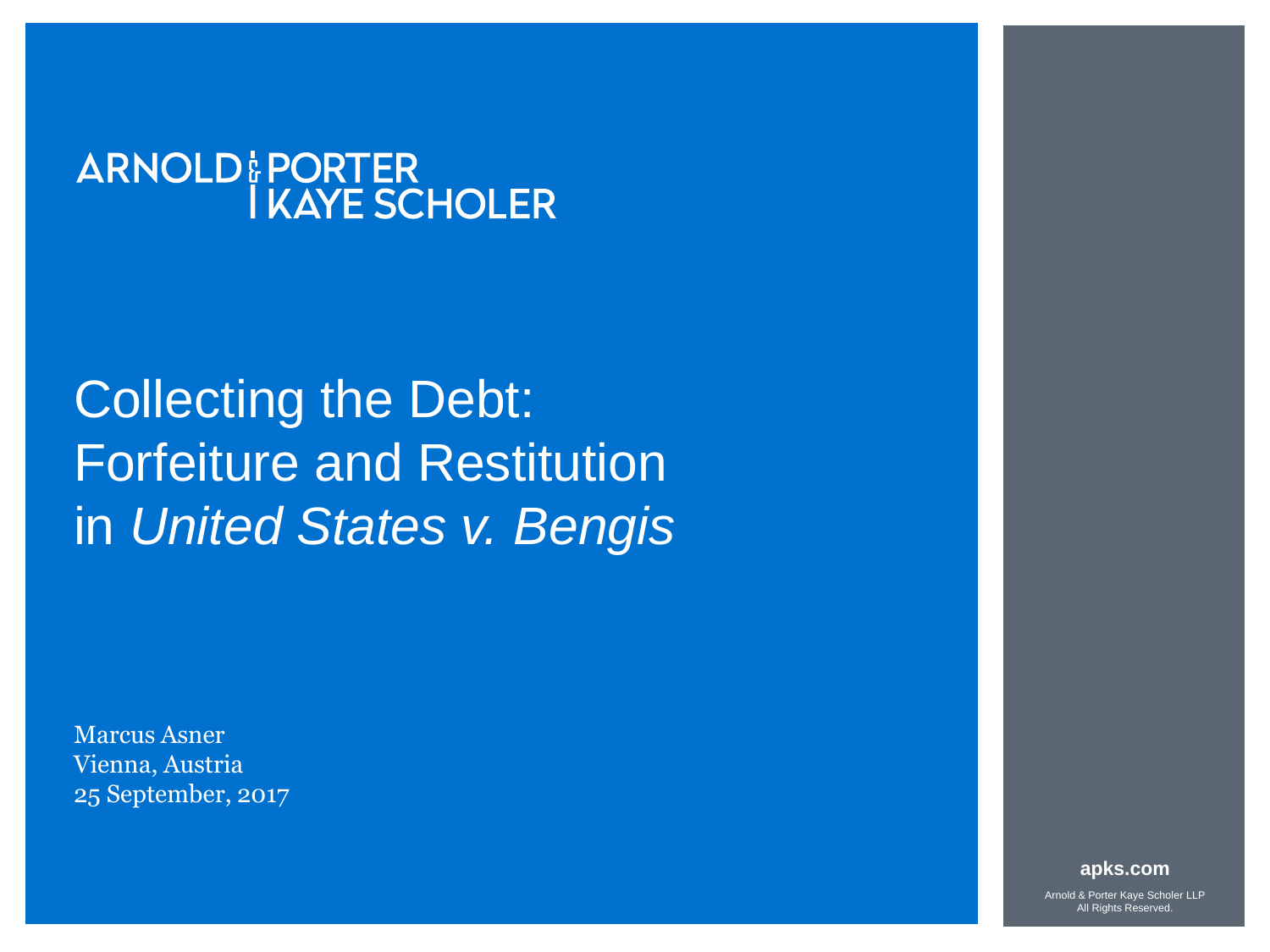#### **Overview and Impact of the Scheme**

- **Prosecutions**
- **Restitution**
- Collecting the Bill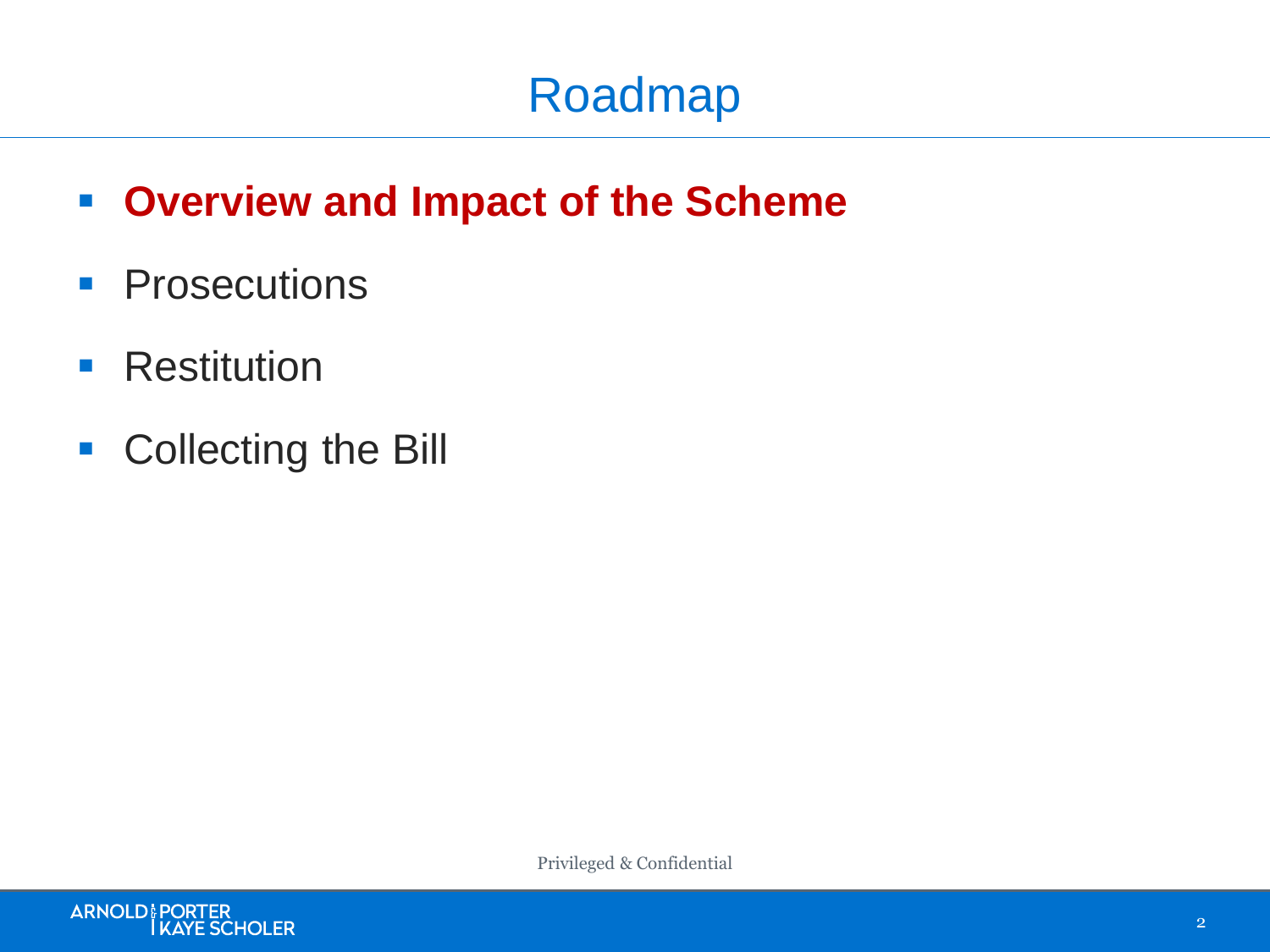## South Africa – Supply Side

- **Hout Bay Fishing Industries**
- **Rock lobster** 
	- West Coast rock lobster
	- South Coast rock lobster
- **Patagonian Toothfish** 
	- Chilean sea bass



Privileged & Confidential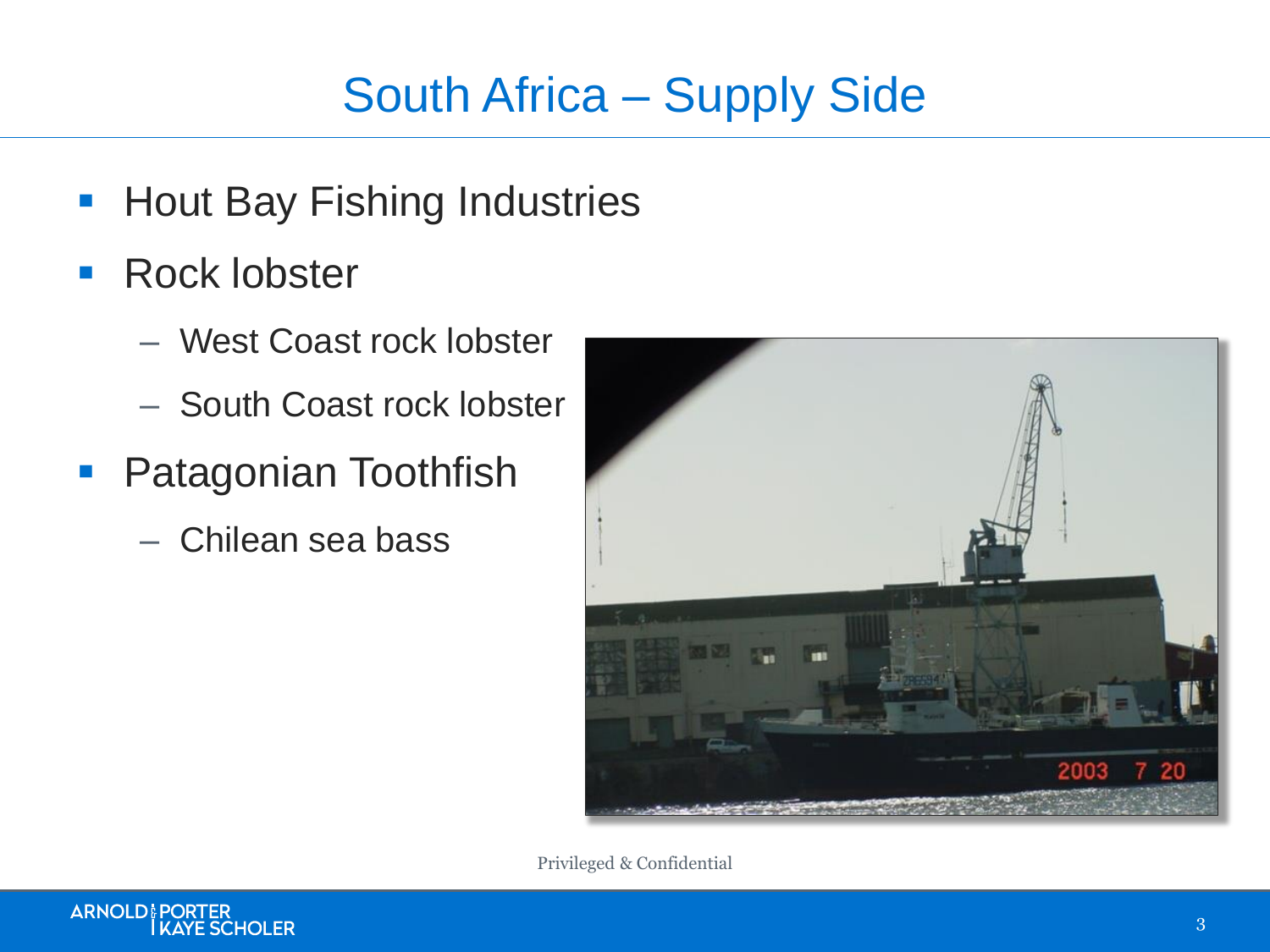#### South Africa – Supply Side Impact

- **Nassive overharvesting (1987 to 2001)** 
	- Circa 2000 over 90% of West Coast lobster illegal
- **OLRAC report** 
	- Cost of remediation What it would cost South Africa to restore fishery
		- \$46.7 million
	- $-$  Market value of the poached lobster  $=$  (quantity of overharvested fish) x (prevailing market price)
		- \$61.9 million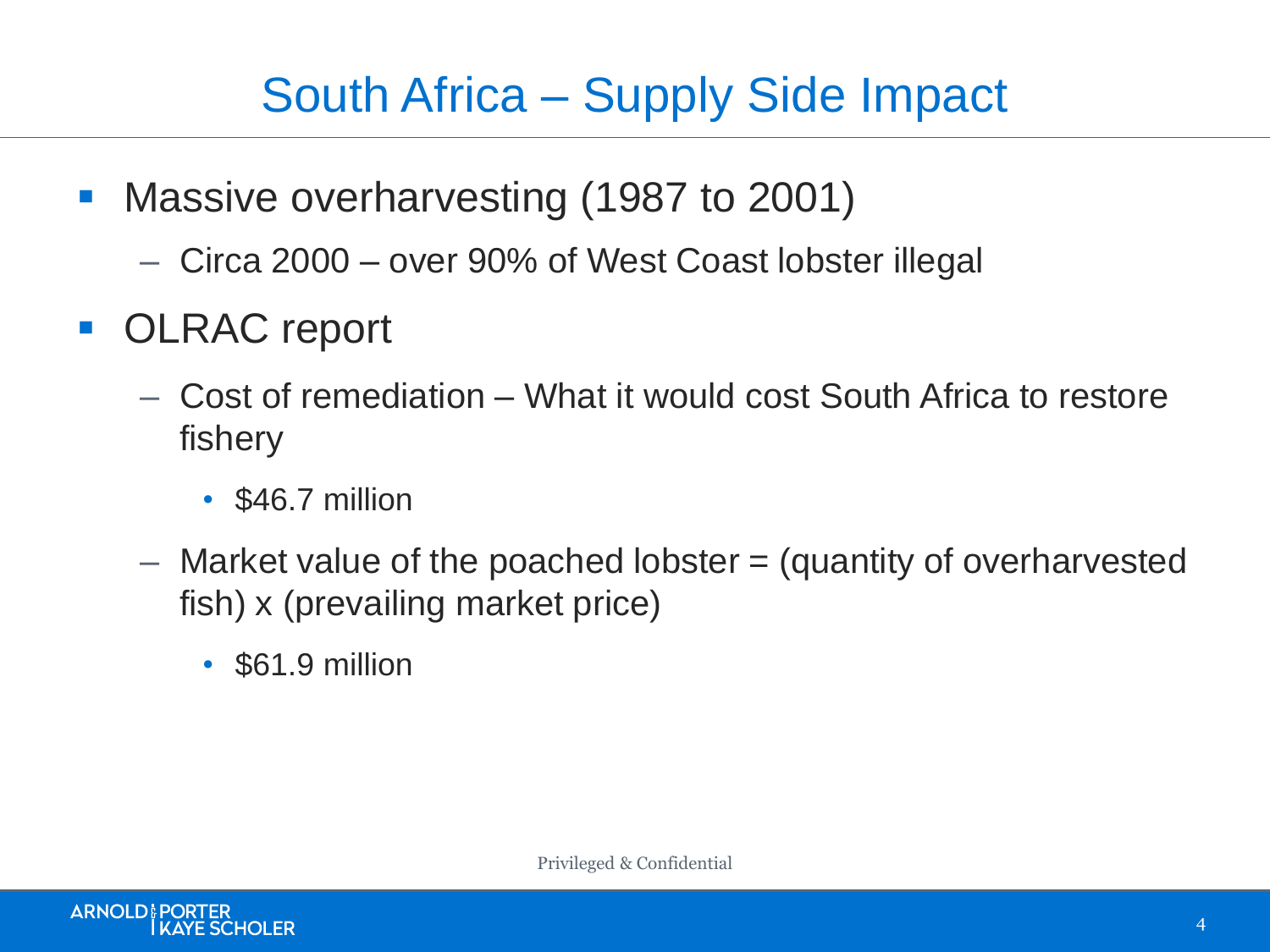#### United States – Demand Side Impact

- Ice Brand New York
	- Importation and distribution
- **E** Ice Brand Maine
	- Processing factory/distribution
- Impact on U.S. market
	- Lower prices/undercutting U.S. competitors
	- Impact U.S. supply
	- Providing consumers with illegal fish

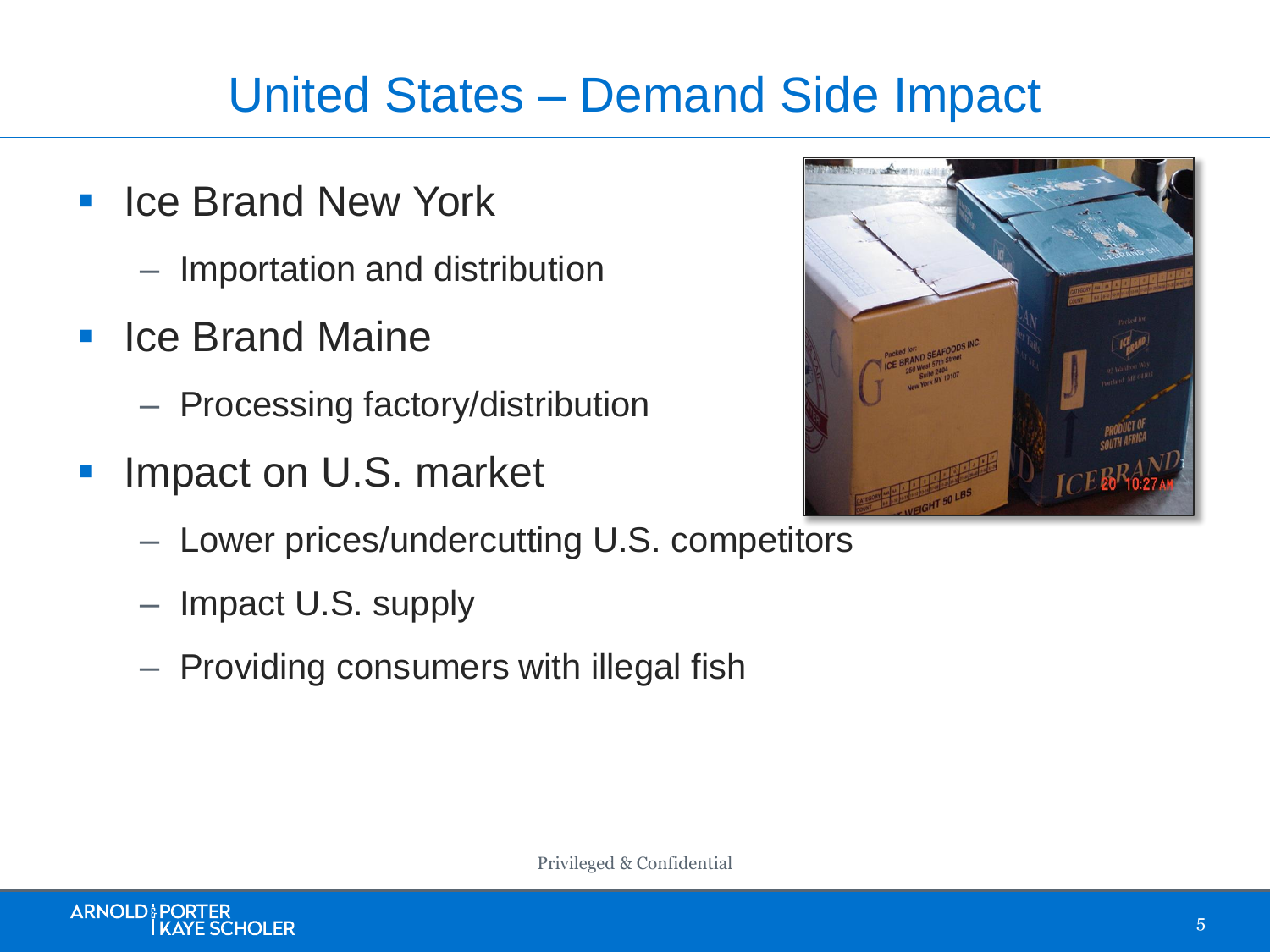## Roadmap

- **Overview and Impact of the Scheme**
- **Prosecutions**
- **Restitution**
- Collecting the Bill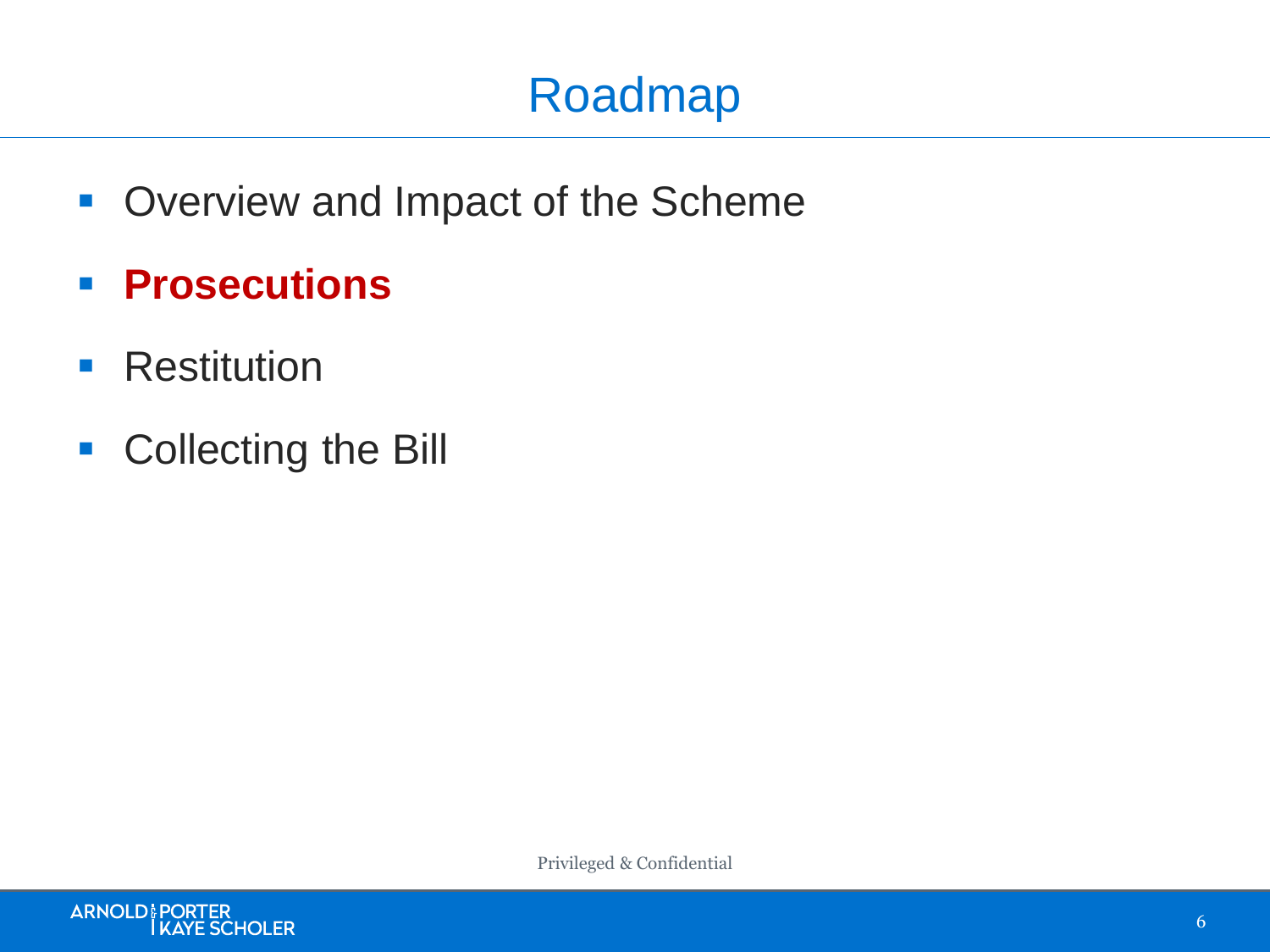#### South African Prosecution

- **Hout Bay operations manager**
- Rock lobster fishermen
- 14 fisheries inspectors
- **Seizures (lobster, boats, factory)**
- **Hout Bay Fishing Industries** 
	- Corporate plea
	- Fines
- $\blacksquare$  Total ~ \$7,000,000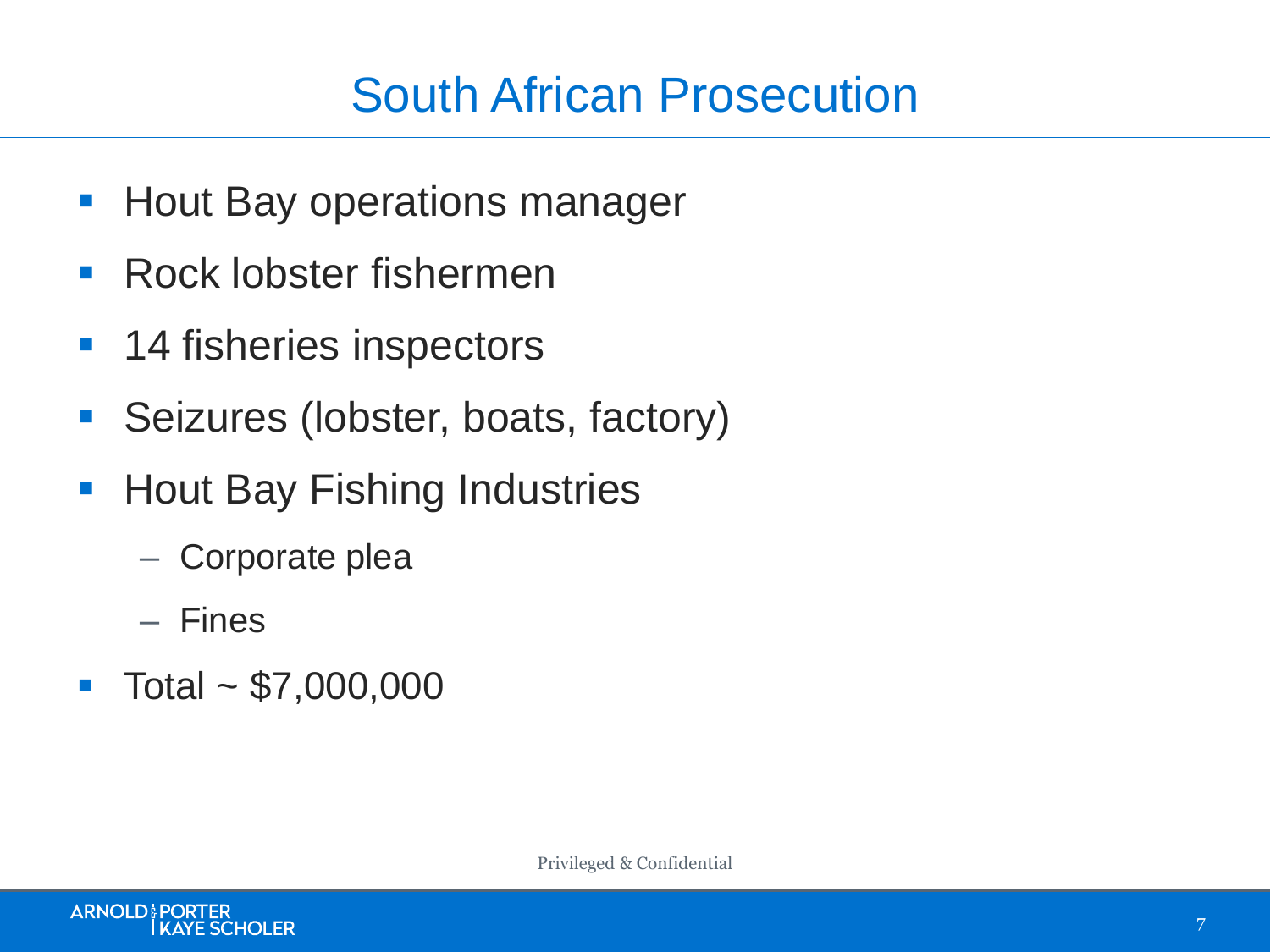#### F/V Portia 1 Seized by South Africa



Privileged & Confidential

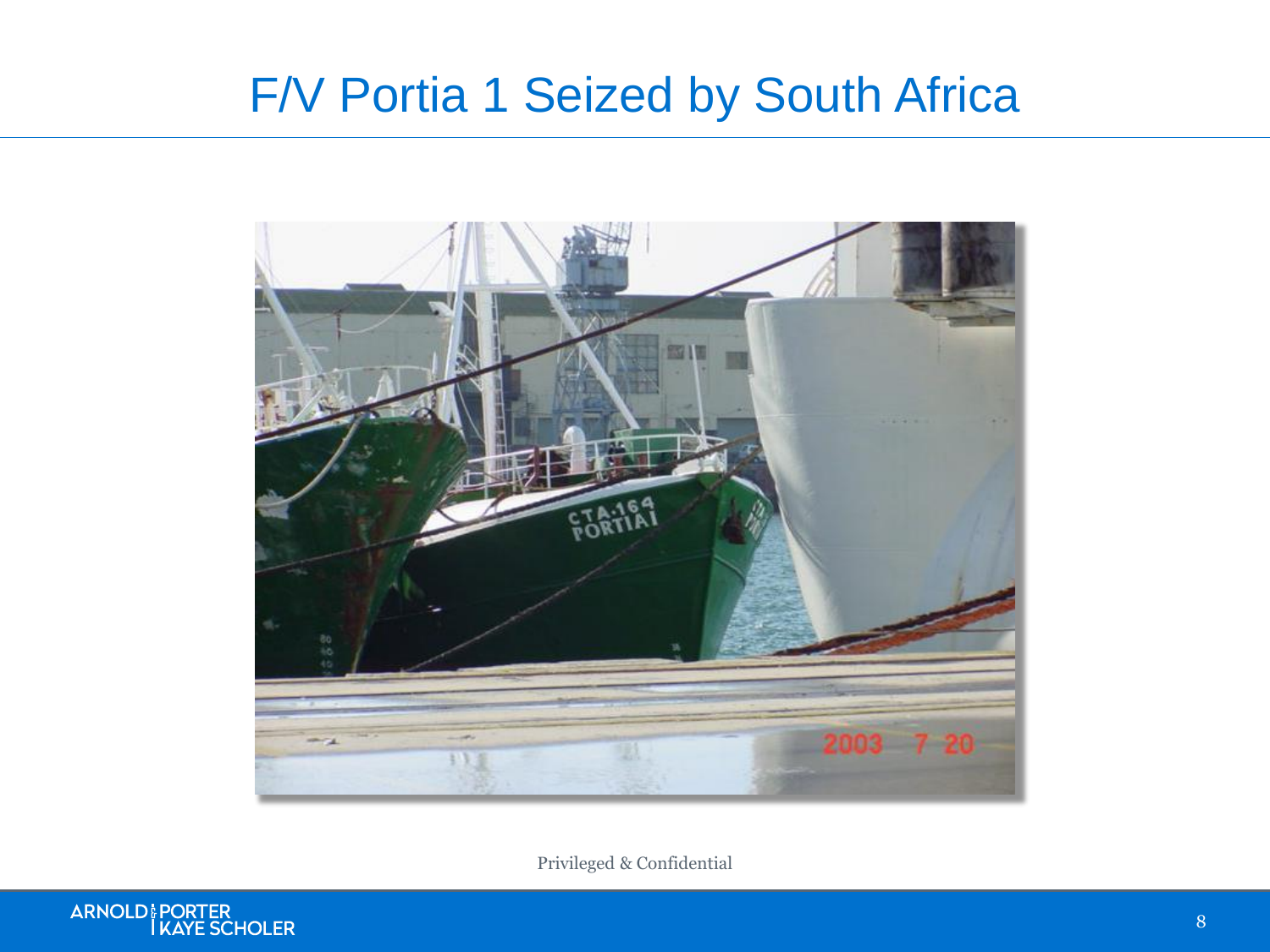#### United States Prosecution – as of May 2004

- Arnold Bengis and 4 others August 2003 arrests
- **Lacey Act, smuggling and conspiracy charges**
- Sentences (May 2004)
	- Bengis 46 months
	- Others time served to 30 months
	- \$7.4 million in forfeiture
		- Fish seized in U.S.; Ice Brand Maine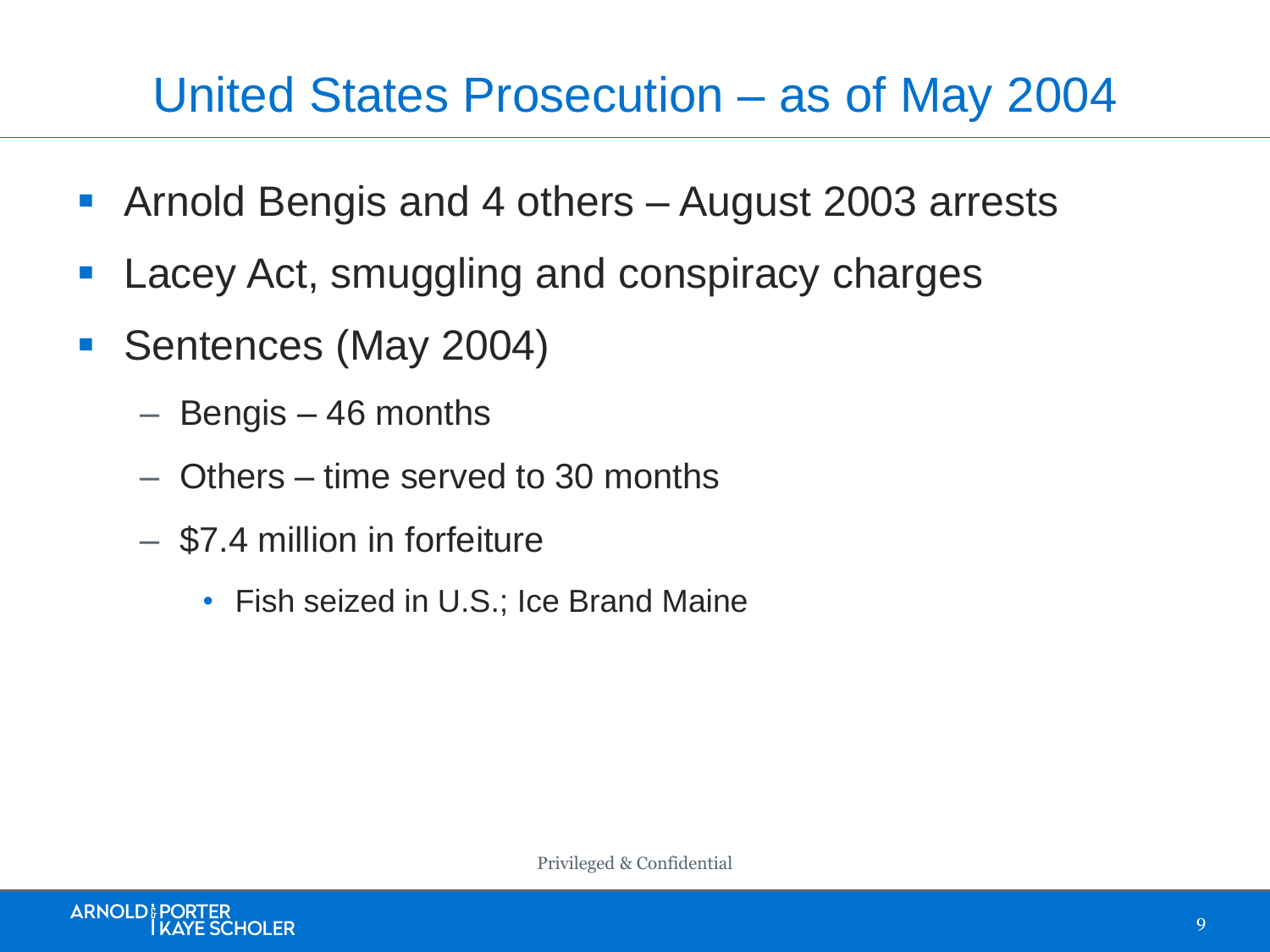

#### **MELANIE GOSLING**

Environment Writer

FORMER Cape Town fishing magnate Arnold Bengis, the mastermind behind an international lobster and Patagonian toothfish poaching and smuggling syndicate, has been jailed by a New York federal court for three years and 10 months.

Bengis, former head of the defunct firm Hout Bay Fishing (Pty) Ltd, and his co-conspirator, Jeffrey Noll, who was sentenced to 30 months' jail, were ordered to forfeit a total of \$5.9 million.

Bengis's son, David, was jailed for one year and ordered to forfeit \$1.5 million.

According to court papers. Bengis, 68, had told his sidekicks it was unlikely he would ever be prosecuted for his illegal fish trafficking scheme because he. had "f\*\*\* you money".

Bengis, who has both South African and US citizenship and uma hannoù in Your Varile

**ARNOLD&P** 

Patagonian toothfish, and then to import the fish illegally into the United States.

Bengis's sentencing is the culmination of a three-year joint investigation by the Scorpions, Marine and Coastal Management (MCM) and the US authorities into the criminal conduct of the organisation headed by Bengis.

Court papers say the US branch of Bengis's criminal organisation played a central role in his fish-trafficking scheme from 1987 to 2001.

The New York office, run by Arnold Bengis and Noll, "served as the brain centre" for the criminal organisation. The financial aspects of the scheme were run from there, where two sets of books were kept: one with the legal fish caught within the<br>South African quota allocations,<br>and a second book recording the NETTED: Arnold Bengis was the and a second book recording the fish that had been poached.

The "sheer greed involved" and the "remarkable disdain for



mastermind in an international poaching and smuggling syndicate that damaged SA's resources.

without work permits, to work in their US fish factories where they were paid below the minimum wages.

Bengis also hired a private investigator to follow the US agents during their investigation in an effort to locate a container of stolen fish that the US authorities had seized.

A witness said that in 2000. more than 90% of West Coast rock lobster processed by Hout Bay Fishing was illegal.

Bengis and his co-conspirators had used various US banks to "funnel millions of dollars of criminal proceeds to themselves and their relatives", and to bank accounts in the Jersey Islands. Gibraltar and Switzerland.

About \$2.1 million was also forwarded to a law firm in London engaged by the Bengis organisation.

Arnold Bengis's monthly American Express account ranged from \$9000 to \$40 000.

The poaching operation had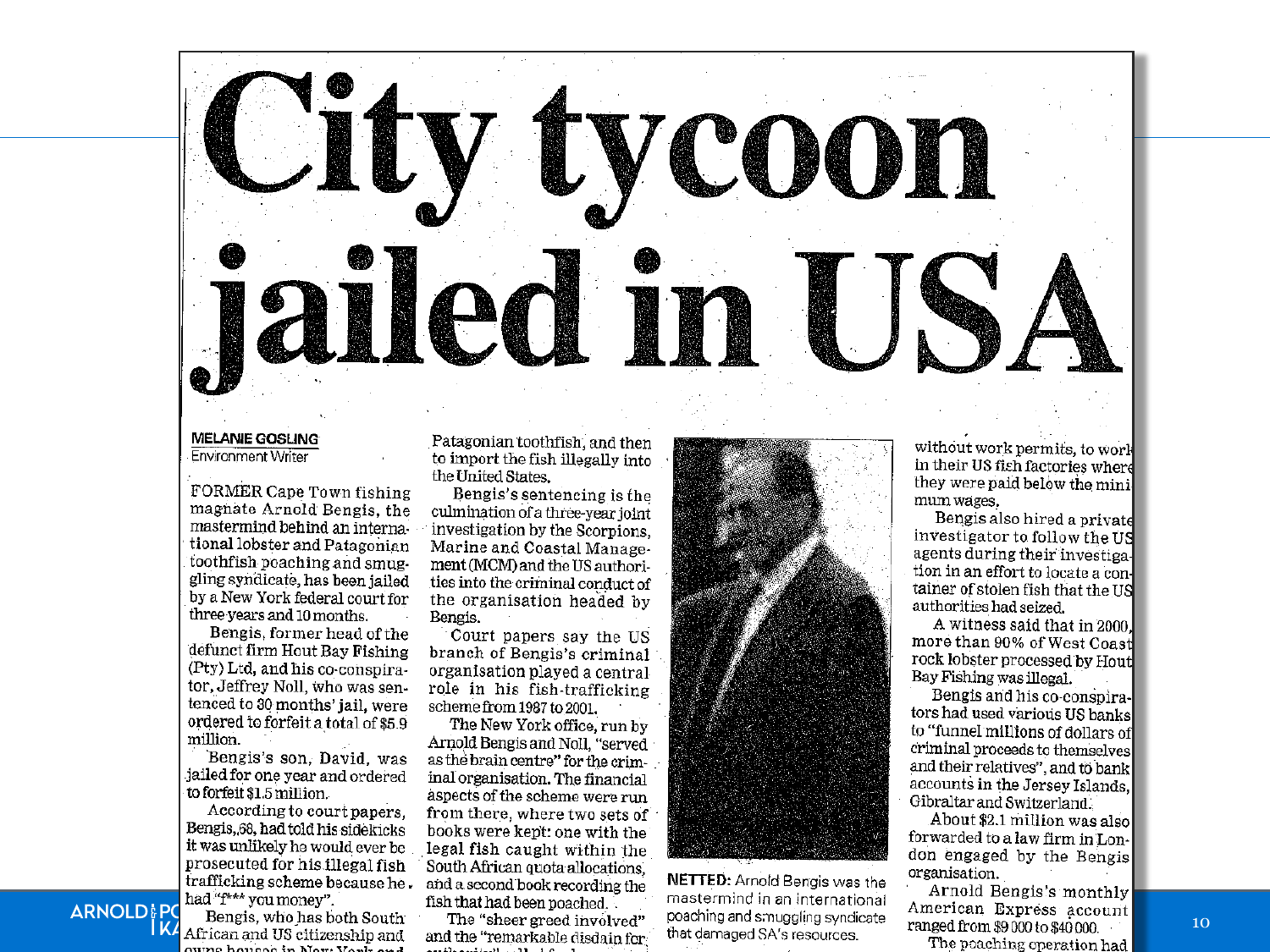## Roadmap

- **Overview and Impact of the Scheme**
- **Prosecutions**
- **Restitution**
- Collecting the Bill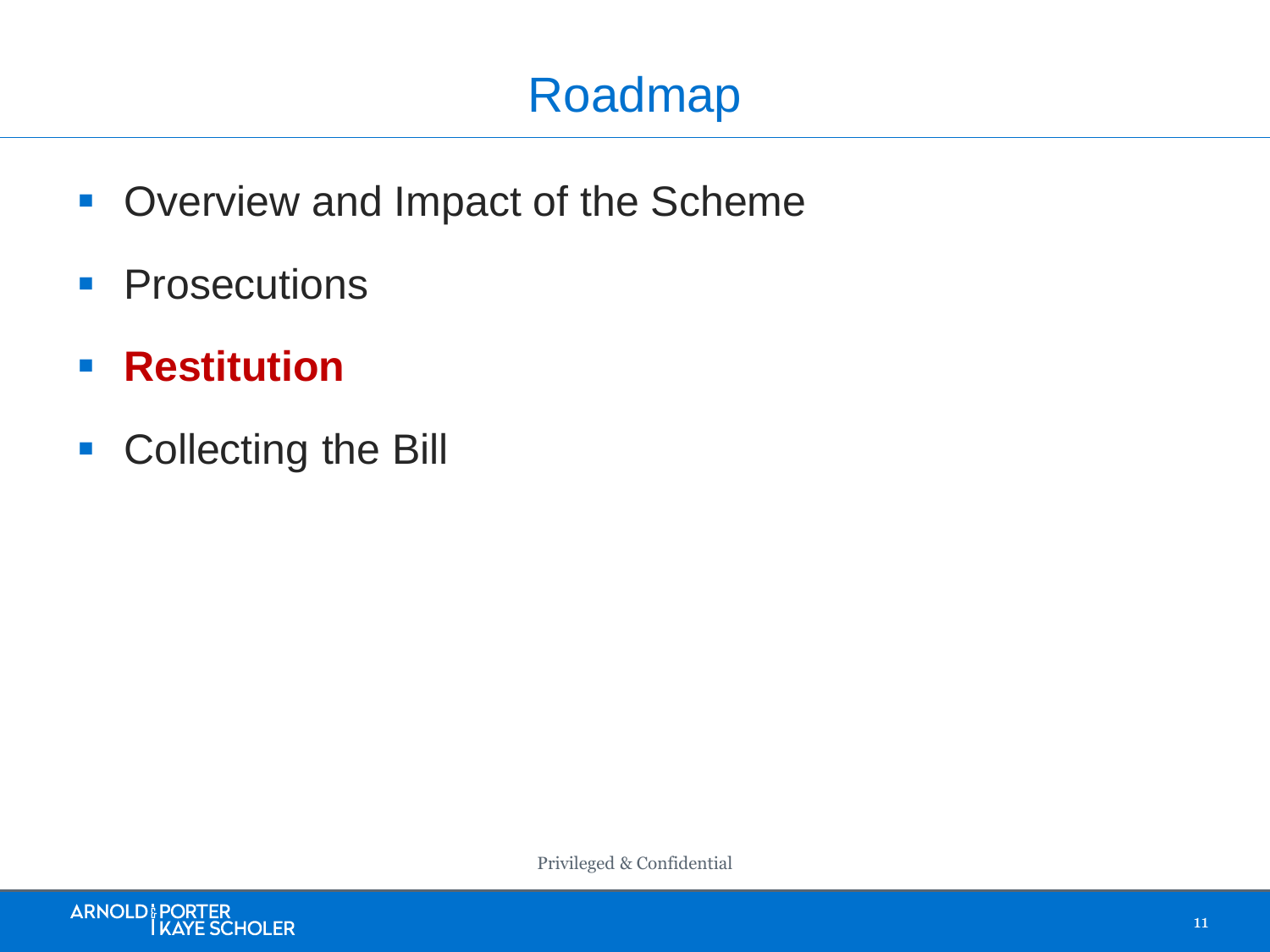#### **Restitution**

- What is "property" for the purposes of the U.S. restitution statutes
	- Mandatory Victims Restitution Act, 18 U.S.C. § 3663A
	- Victim and Witness Protection Act, 18 U.S.C. § 3663
- Who is a "victim" of a crime?
	- Direct or proximate harm as a result of defendants' conduct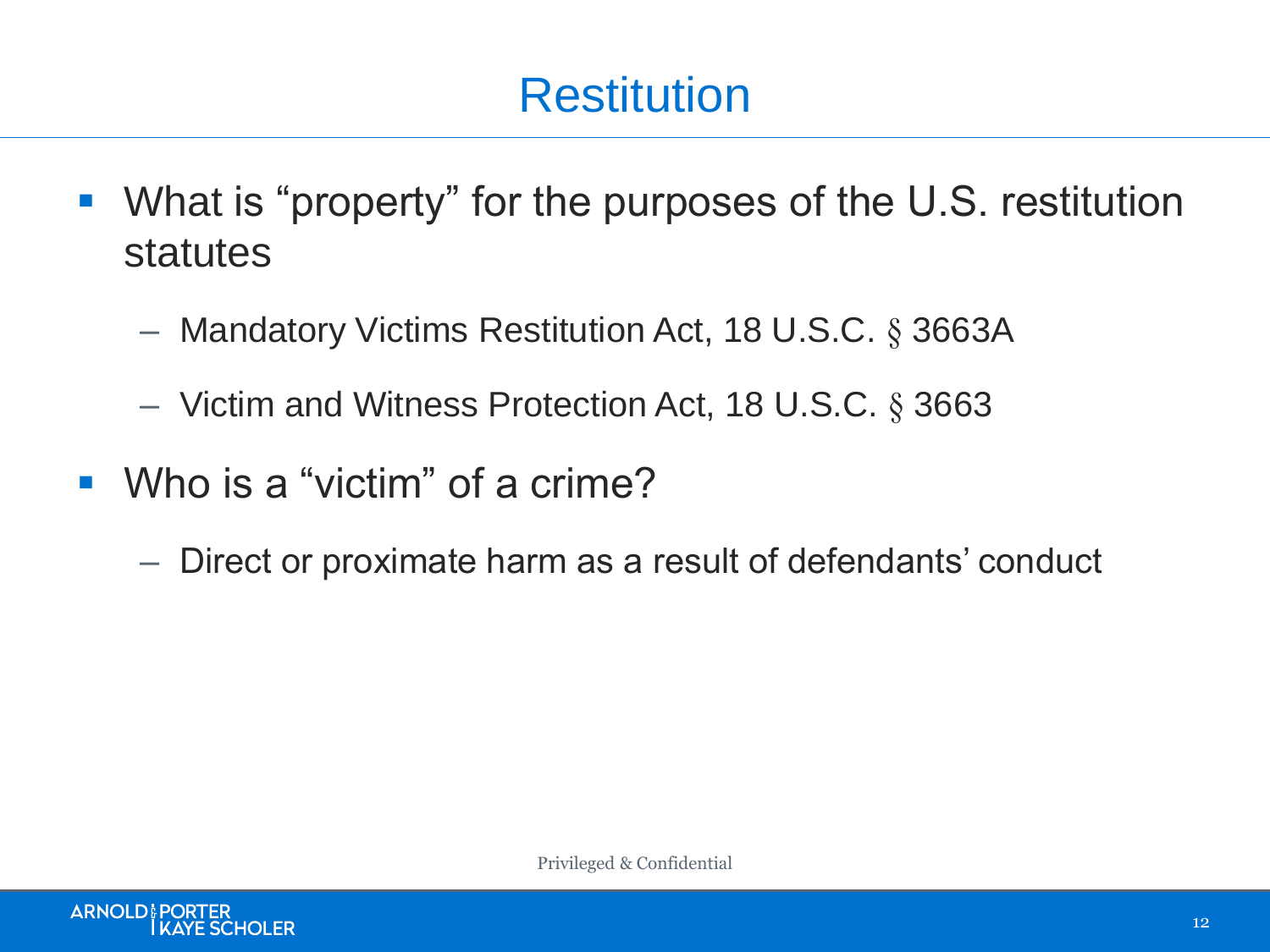#### Restitution Theories

- *Res Publicae*/Public Trust theory Lobster resource owned by the state but on behalf of the public at large
	- *Res nullius* doctrine altered by UNCLOS and post-Apartheid legislation and other developments
		- OLRAC Cost of Remediation \$46.7 million
- South Africa's Property Interest in Stolen Fish
	- Illegally poached fish cannot belong to the poacher
	- South Africa has a right to seize, forfeit and sell poached fish
	- Scheme denied South Africa of its rights to seize and sell poached fish for market value
		- OLRAC Market Value  $\mathbb{R}$   $\mathbb{R}$   $\mathbb{R}$   $\mathbb{R}$   $\mathbb{R}$   $\mathbb{R}$   $\mathbb{R}$   $\mathbb{R}$   $\mathbb{R}$   $\mathbb{R}$   $\mathbb{R}$   $\mathbb{R}$   $\mathbb{R}$   $\mathbb{R}$   $\mathbb{R}$   $\mathbb{R}$   $\mathbb{R}$   $\mathbb{R}$   $\mathbb{R}$   $\mathbb{R}$   $\mathbb{R}$   $\mathbb{R}$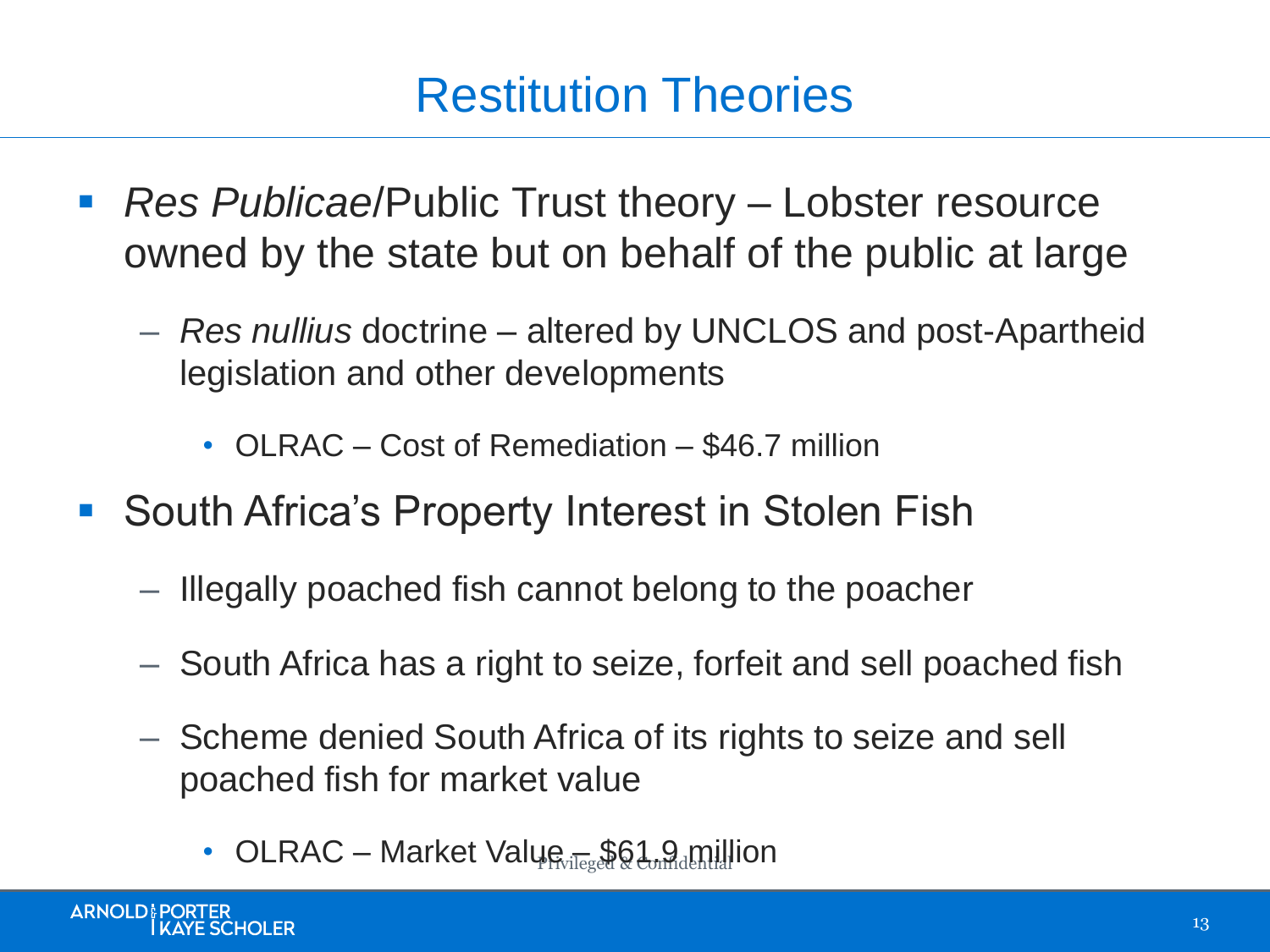#### Argued December 2008; Decided January 2011

07-4895-cr United States v. Bengis

#### **UNITED STATES COURT OF APPEALS FOR THE SECOND CIRCUIT**

August Term, 2008

(Argued: December 10, 2008)

Decided: January 4, 2011)

Docket No. 07-4895-cr

**UNITED STATES OF AMERICA,** 

Plaintiff-Appellant,

 $-v-$ 

ARNOLD MAURICE BENGIS, JEFFREY NOLL, and DAVID BENGIS

Defendants-Appellees.

Before:

FEINBERG, CABRANES, and HALL, Circuit Judges.

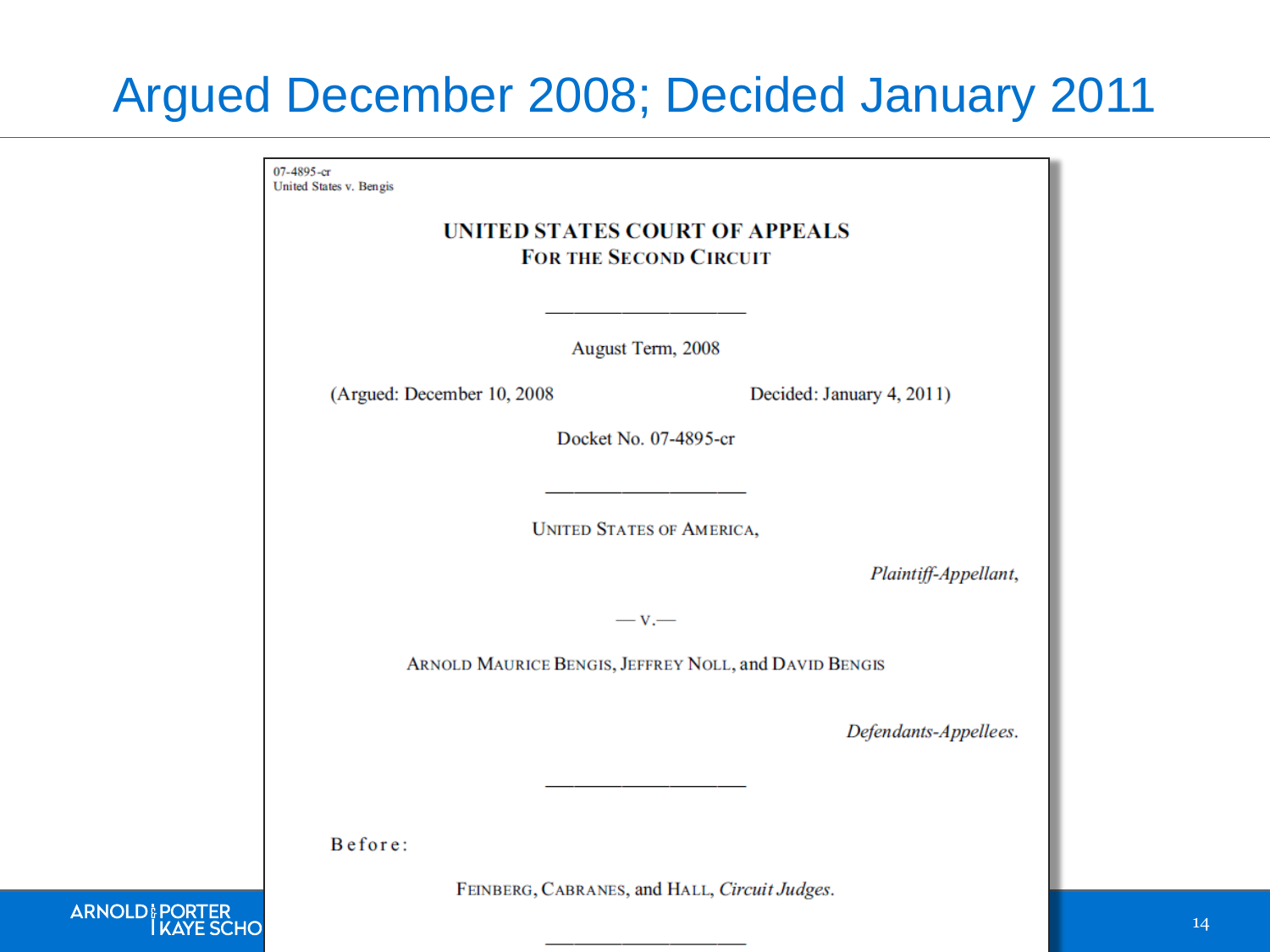## Court of Appeals

 "[L]obsters possessed in violation of the regulatory scheme do not become property of the possessors, rather they are subject to seizure and sale by the government of South Africa. **Under this logic, the moment a fisherman pulls an illegally harvested lobster out of the sea, a property right to seize that lobster is vested in the government of South Africa. Evading seizure of overharvested lobsters thus deprives South Africa of an opportunity to sell those illegally captured lobsters at market price and retain the proceeds, representing an economic loss to South Africa each time an illegally harvested lobster goes unseized**. South Africa's interest in those illegally harvested lobsters, therefore, goes beyond a mere regulatory interest in administering the fishing activities in its waters."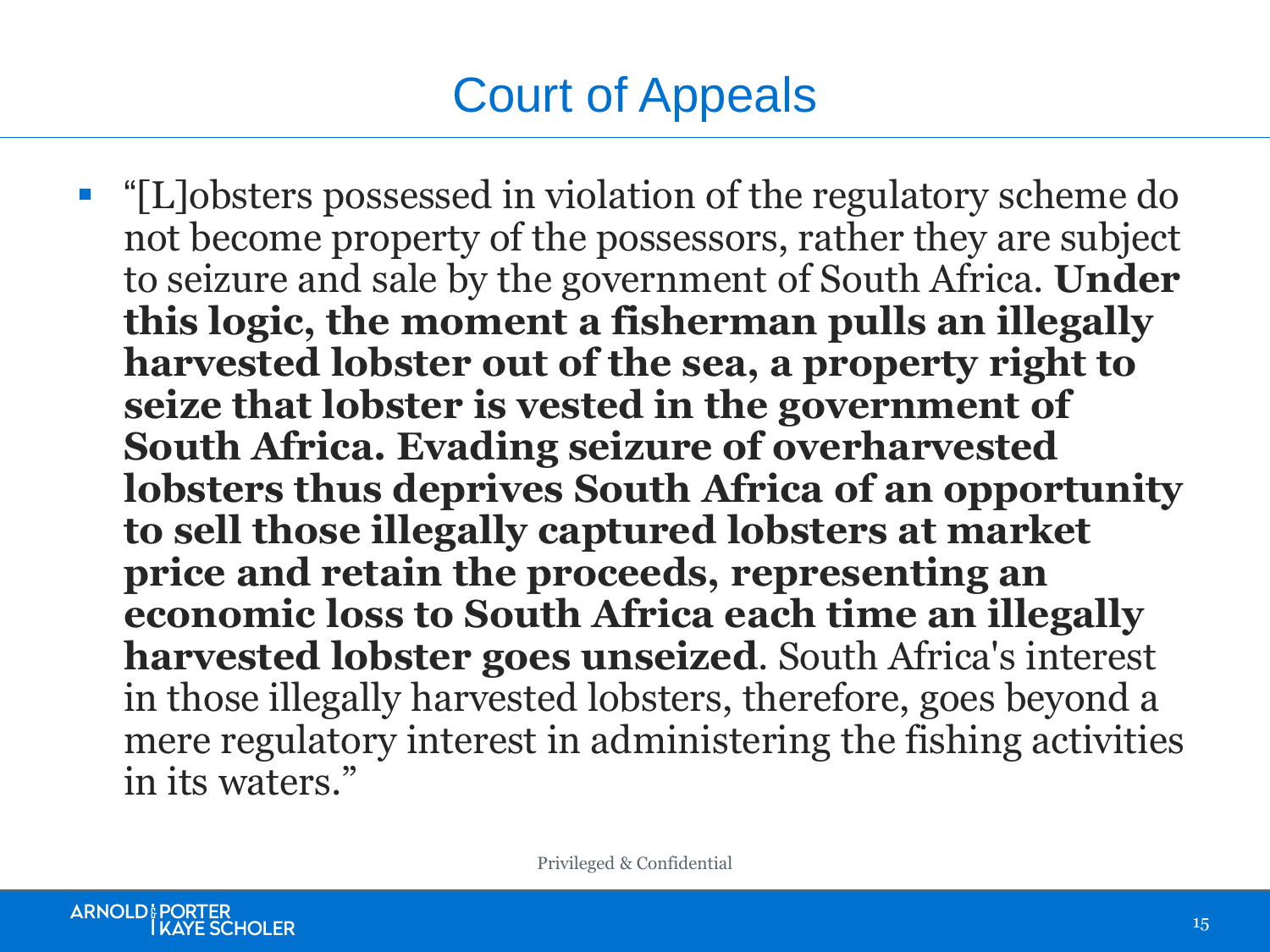

#### ARNOLD! PORTER

Collection

**CRUINASTY** 

hanas manael. of environment and the country

**THE REAL PROPERTY AND INCOME.** anticipal consider prospects Dagg dagged. off for calling player a fag. **CONTRACTOR AND IN** 

party children and com-



16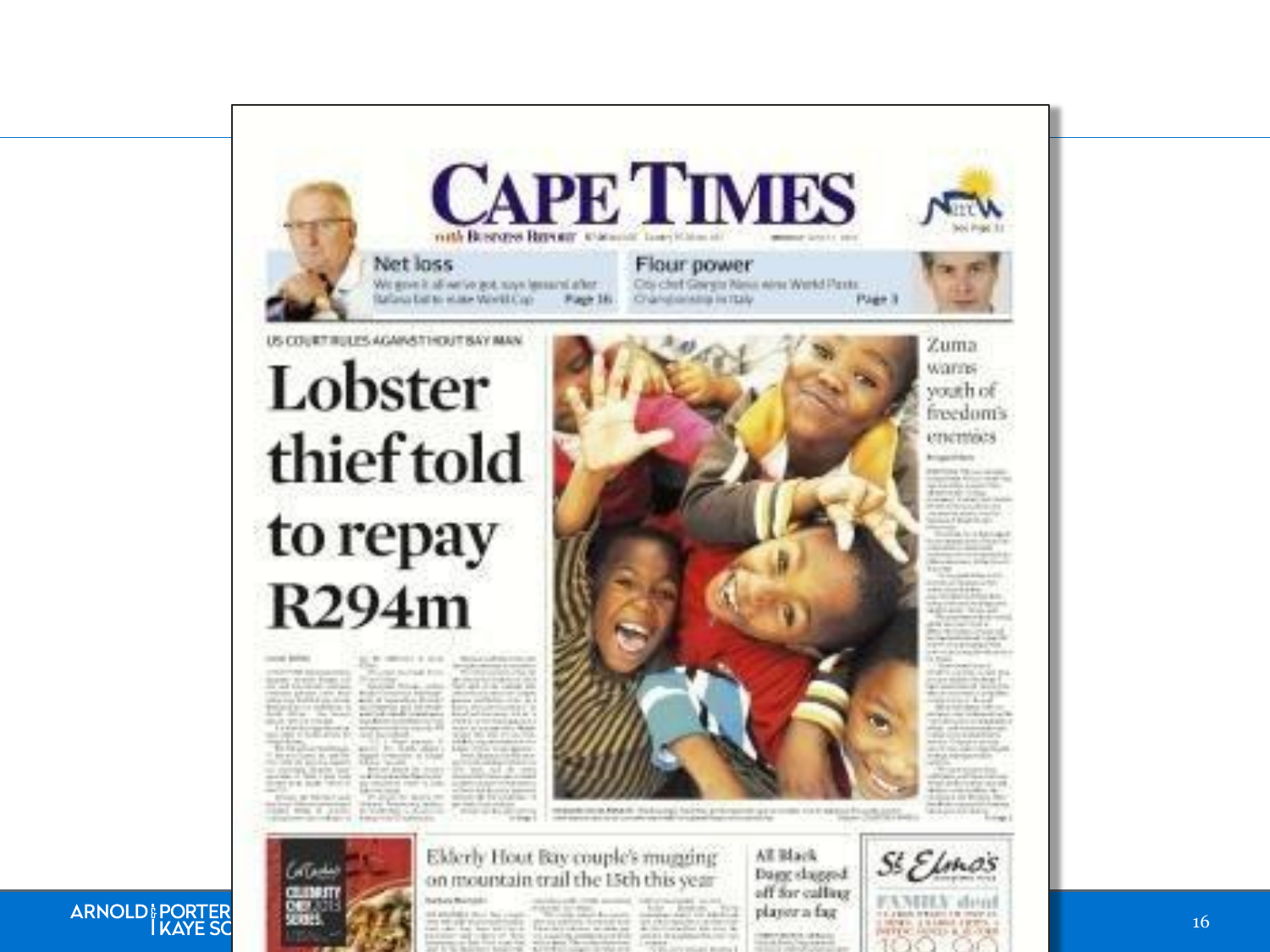## Roadmap

- **Overview and Impact of the Scheme**
- **Prosecutions**
- **Restitution**
- **Collecting the Bill**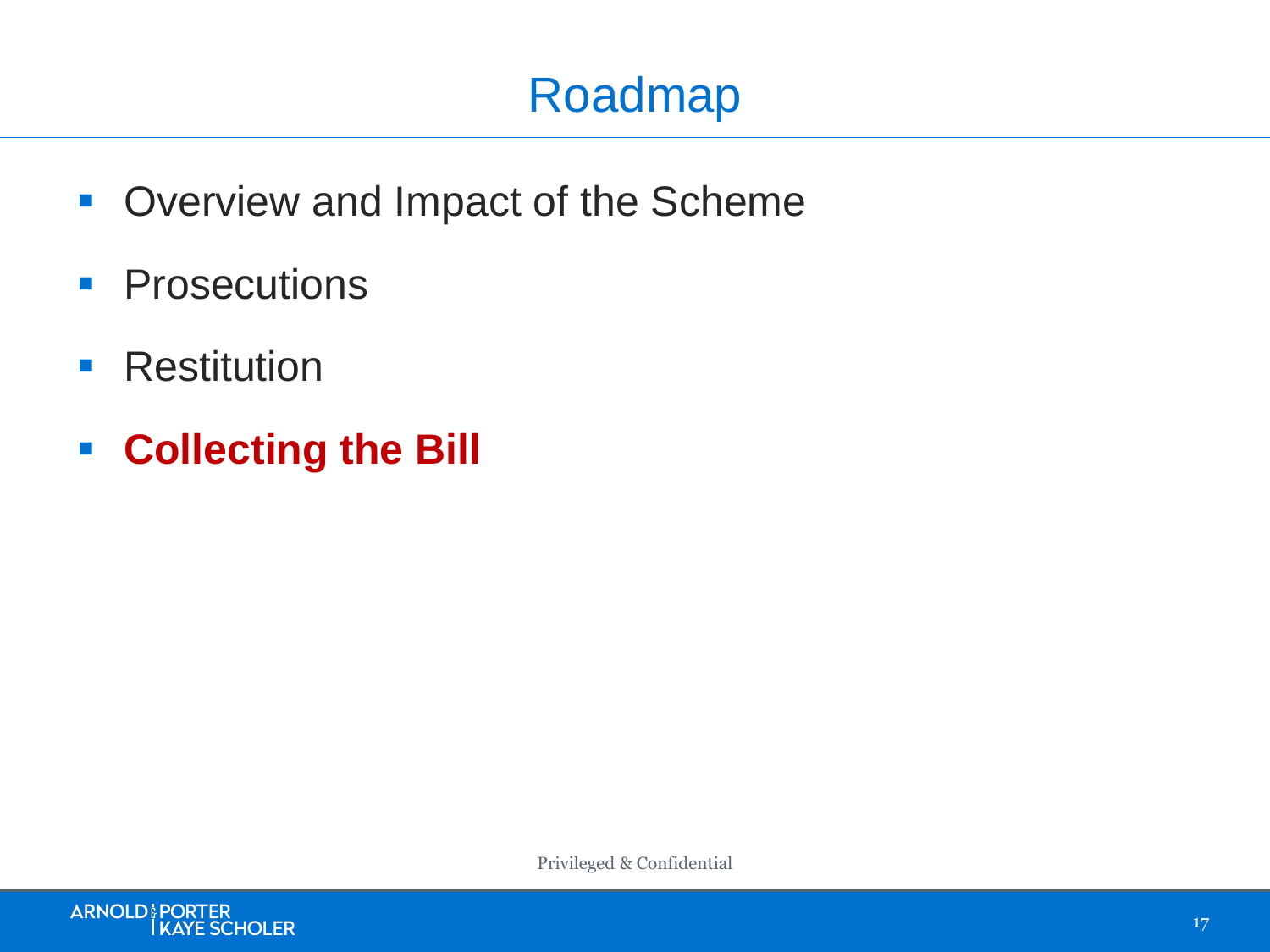## Chasing the Money

- Restraining Order March 2013
	- SG Hambros, Jersey, UK
	- Trust sues SG Hambros in UK
- Deposit Order October 2013 Defendants and "all persons in active concert" with them
	- Ordered to deposit \$22,446,720 with Clerk of Court in New York
	- Enjoined from encumbering or transferring to any entity other than the Clerk of Court any property in which defendants hold an interest
- David Bengis settlement January 2016 \$1,250,00
- Arnold Bengis deposits appeal bond of \$1,854,387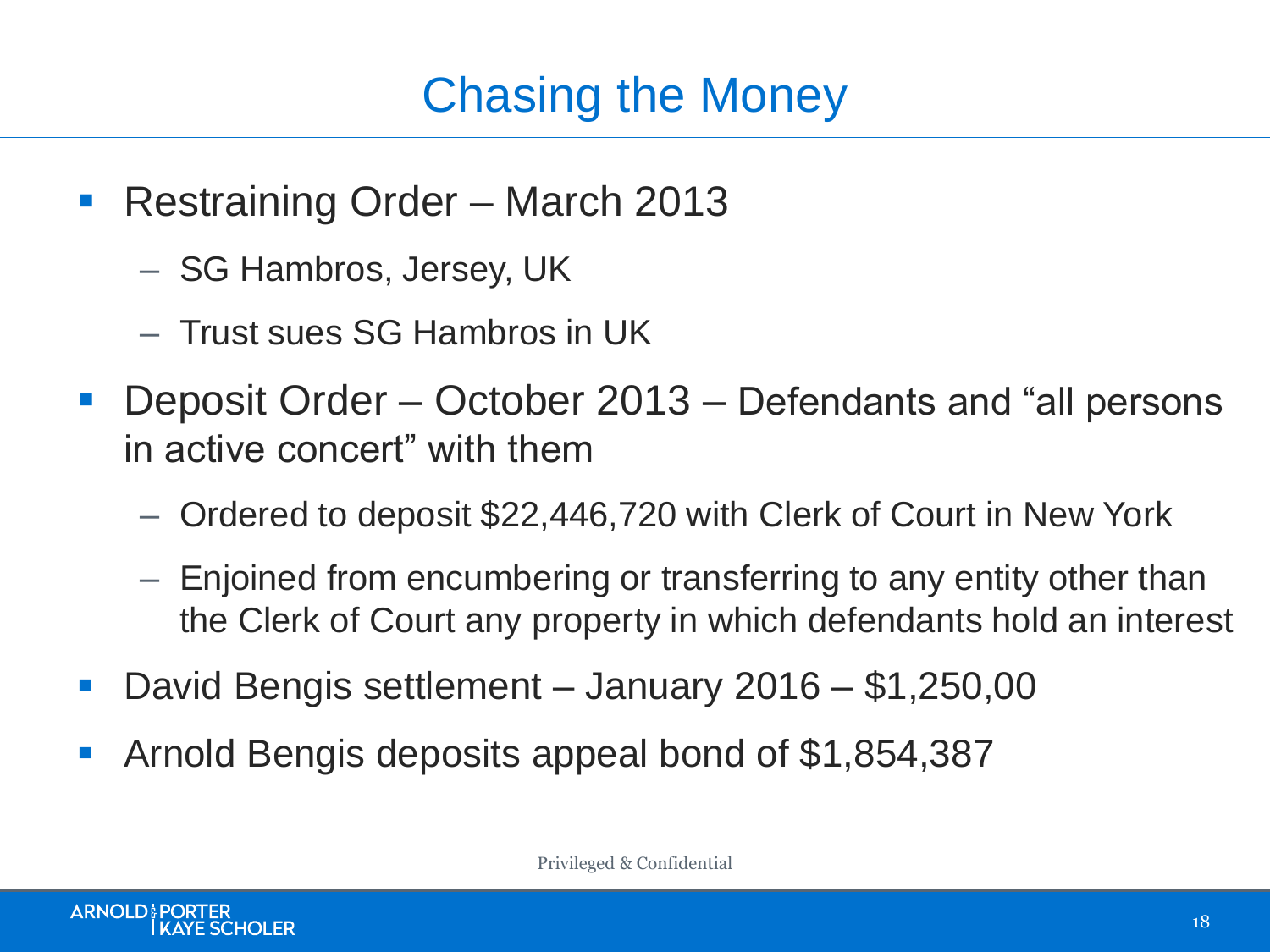- **Order to Show Cause December 2016** 
	- Ordering Arnold Bengis to show why he should not be found in contempt, resentenced for default, held in criminal default, and/or be subject to other action to obtain compliance with restitution order
- **South Africa intervenes as victim, July 2017** 
	- Requesting forfeiture and restitution
	- Oral in-court presentations by South Africa on impact of Bengis scheme
- Resentenced July 19, 2017 18 U.S.C. § 3614
	- 57 months' imprisonment
	- Forfeiture and money judgment of \$37,200,838.36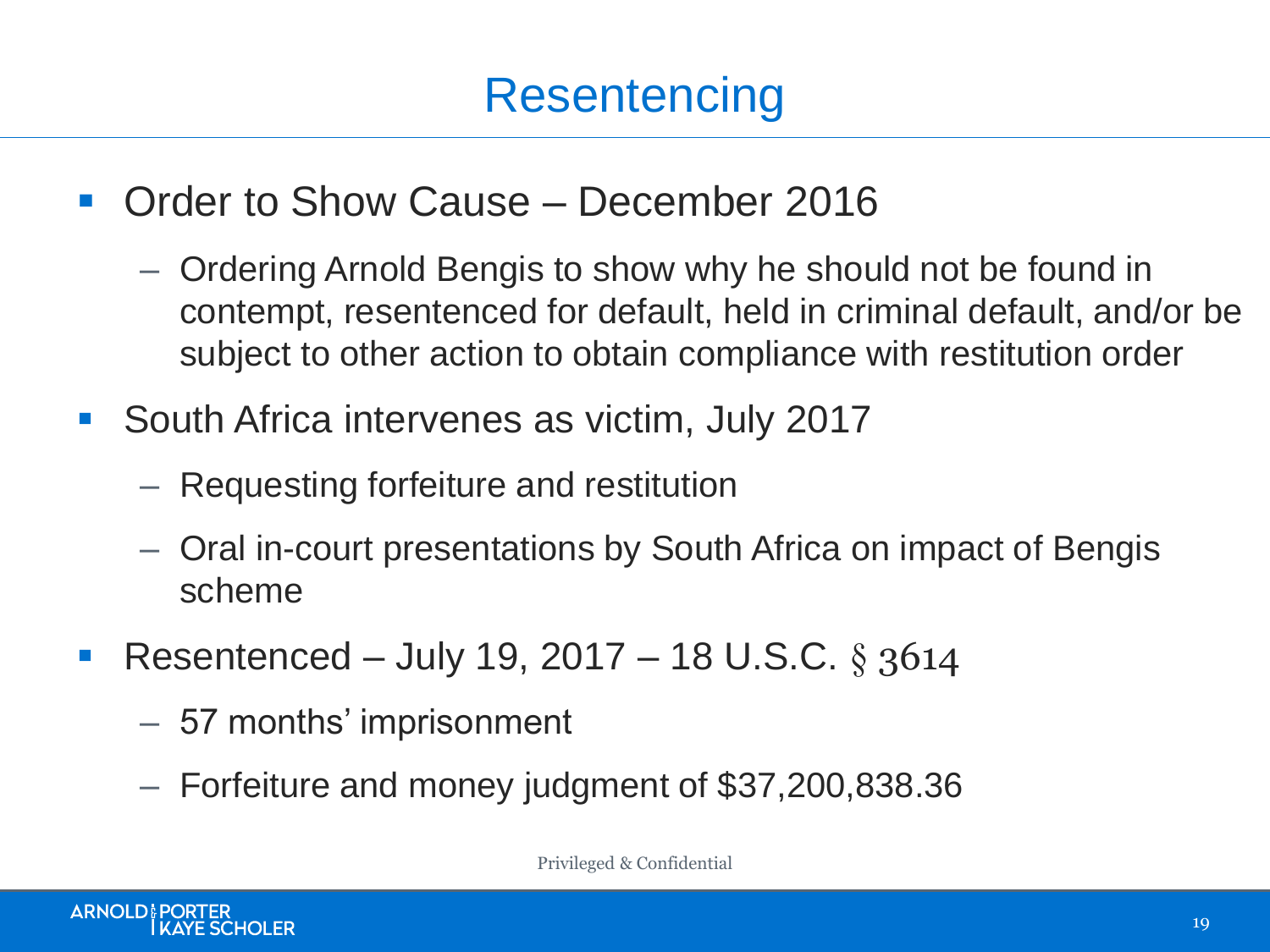#### **Resentencing** and the seriousness of the seriousness of the offense and the offense and the offense and the offense and the offense and the offense and the offense and the offense and the offense and the offense and the o chronology, that all or much of his actions of his actions of avoidance camera camera camera camera camera cam<br>The camera camera camera camera camera camera camera camera camera camera camera camera camera camera camera c

Now, what has gone on here, in my judgment, is a blatant attempt by Mr. Bengis to put his assets beyond the reach of the United States in order to avoid the enforcement of what he feared and came ultimately to know would be a very large restitution obligation imposed upon him. at a time when this court had declined to impose  $\alpha$  time when this court had declined to impose  $\alpha$ actions were taken with a claim of the United States for a very second to the United States for a very second large amount of the state of the serves of the serves serves, serves, and the serves, serves, and the serves, what in fracturating called  $\frac{1}{2}$  construction when  $\alpha$  very

It is necessary to make clear that the United States is not going to tolerate this behavior in this case or in any other case, and putting Mr. Bengis aside for just a moment, people who contemplate these kinds of so-called asset protection measures, as certain elements of the bar like to refer to them, or evasion, as others might refer to them, carry with them very farge front, one of them being more jarr of people who contemplate these kinds of so-called asset with them very large risks, one of them being more jail time.

It is necessary to make clear that the United States  $\mathcal{L}_\text{C}$  that the United States  $\mathcal{L}_\text{C}$ 

Now, whether the United States will pursue arrest and

16

fullness of time.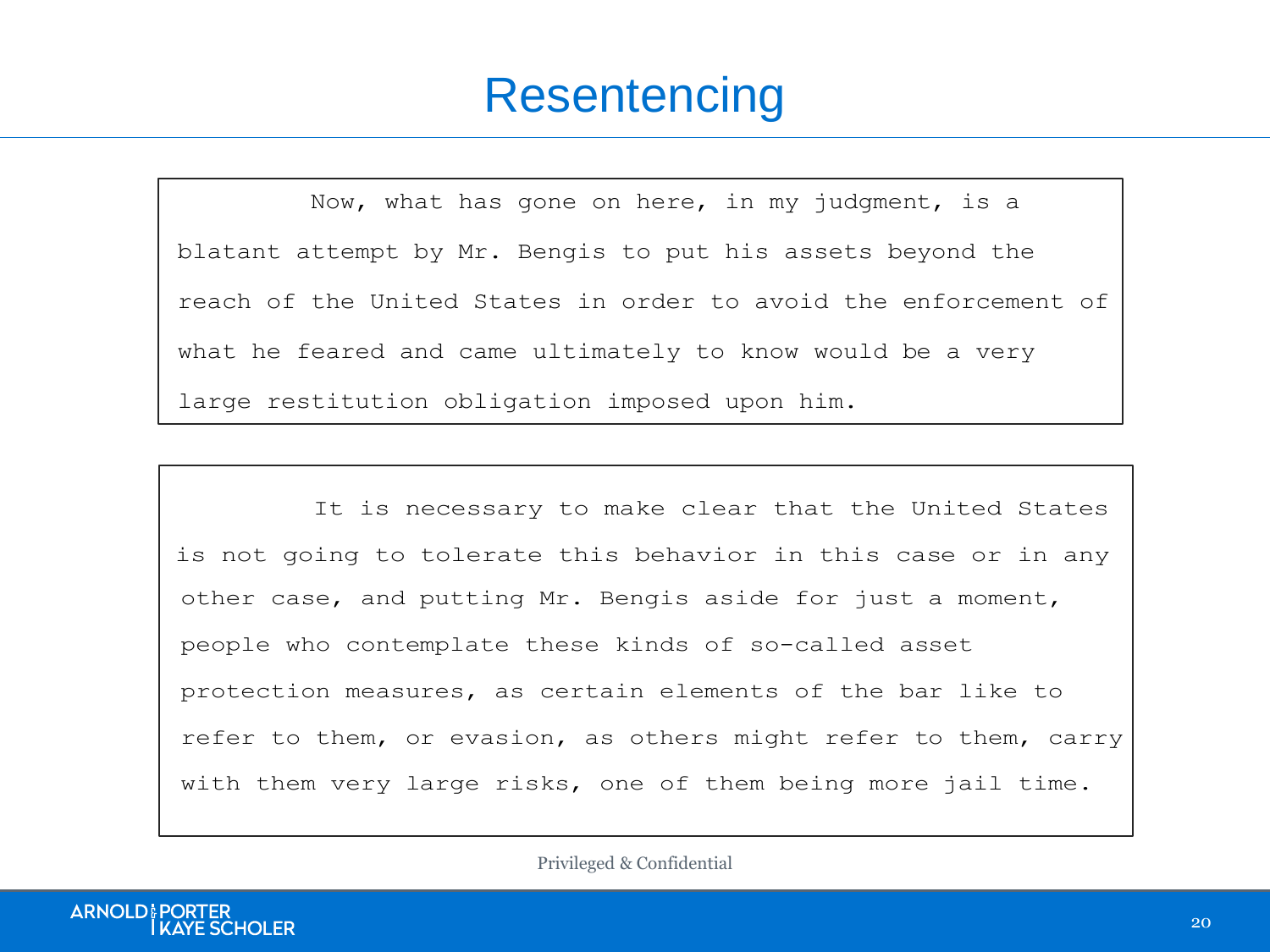#### **Resentencing** refer to the mass mass mass mass  $\alpha$

Now, whether the United States will pursue arrest and extradition, whether it will succeed, I have no idea. That's an executive branch function. It's up to them. Whether a jurisdiction in which Mr. Bengis may find himself would grant extradition in these circumstances is not up to me either. It's above my pay grade, to use the vernacular. But there is value even to Mr. Bengis understanding that one of these days, there may be a knock at the door and a pair of handcuffs in his future, and he ought to feel that.